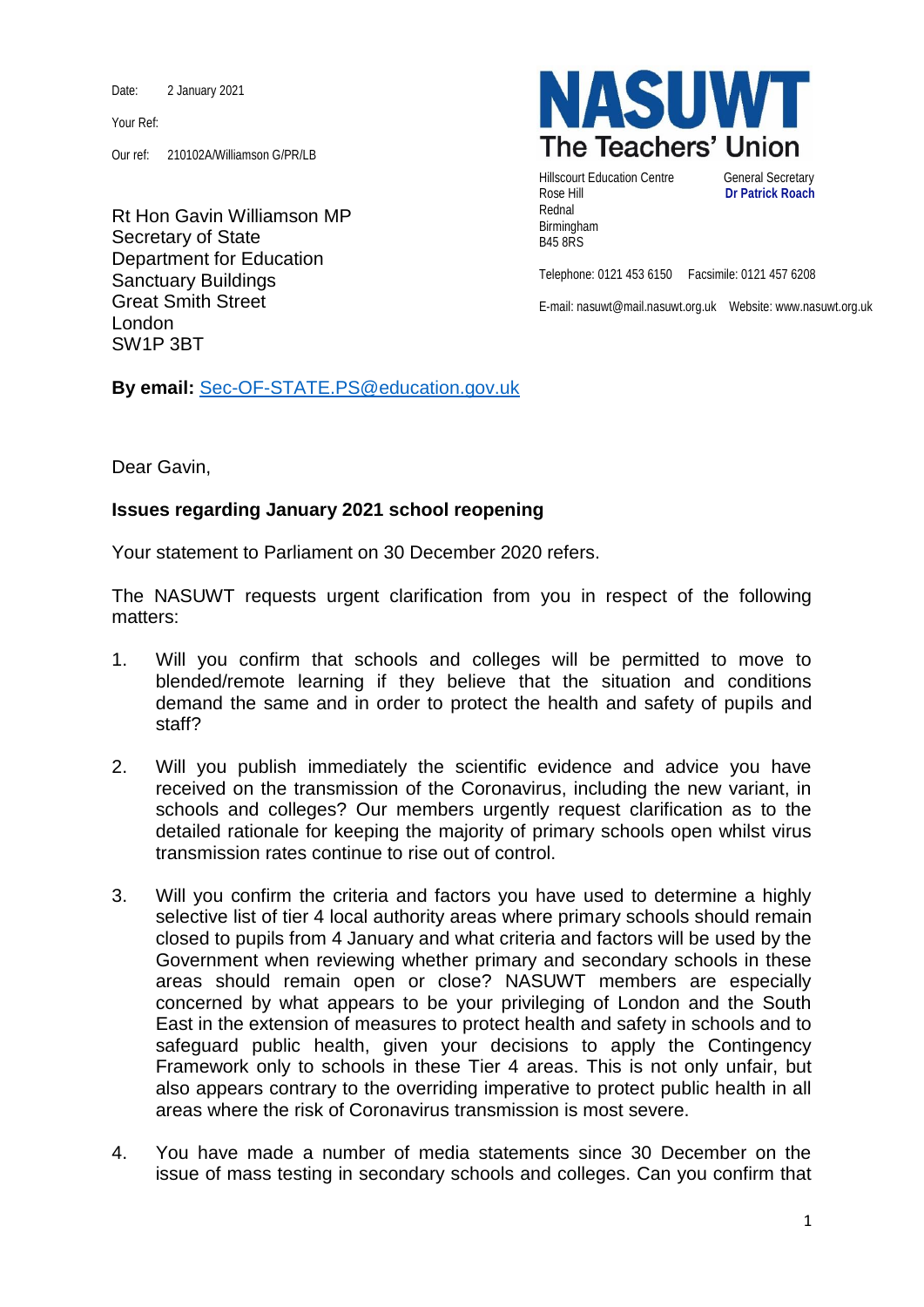the national implementation of mass testing will be coordinated and undertaken by personnel additional to those already working in secondary schools and colleges? It is essential that provision for mass testing is delivered as an integral component of a coordinated public health response and that schools are not expected or required to remodel themselves to act as Covid-19 testing centres.

- 5. Will you confirm the date when pupils attending primary and special schools will be tested routinely, and on what basis, to ensure a Covid-safe environment for teaching and learning?
- 6. Will you confirm that mass testing arrangements will not be used as an alternative to the requirement for self-isolation where pupils or staff have been in contact with persons who have had a positive Covid-19 test?
- 7. Given the extremely serious threat of Covid-19 transmission across the country and particularly in Tier 4 areas, will you commit immediately to mandatory use of face masks/visors (subject to appropriate exemptions) in school and college settings, including in classrooms?
- 8. Will you confirm that all staff who are clinically extremely vulnerable, together with staff in other high risk groups, will be required to stay at home and work from home?
- 9. Will you confirm how much additional financial support beyond that which you have already announced, will be provided to schools and colleges to enable them to deliver Covid-safe teaching and learning environments, including additional funding for PPE, cleaning and handwashing supplies, additional staffing, signage, digital equipment to support remote teaching and learning?
- 10. Will you confirm that education staff working in schools and colleges will be deemed a priority group for access to the Coronavirus vaccine as a basis for ensuring that schools can continue to remain open safely? We believe that it is essential, given the priority to keep schools and colleges open, that the vaccination of education staff must be a priority alongside access for health care staff.
- 11. Will you confirm what additional contingency arrangements are now being considered, and with whom, concerning your plans for public examinations in summer 2021?
- 12. Will you confirm that, in light of the additional disruption caused by the increased transmission of the Coronavirus, all statutory primary school pupil assessments for 2021 will be cancelled?

The NASUWT has written to all employers to remind them of their legal obligations for ensuring health and safety at work. It is extremely regrettable that following your most recent announcements, school and college employers have not had the opportunity to review and consult appropriately on their health and safety risk assessments prior to the start of the new term. It is essential that you confirm that they must do so prior to the general onsite admission of pupils and staff.